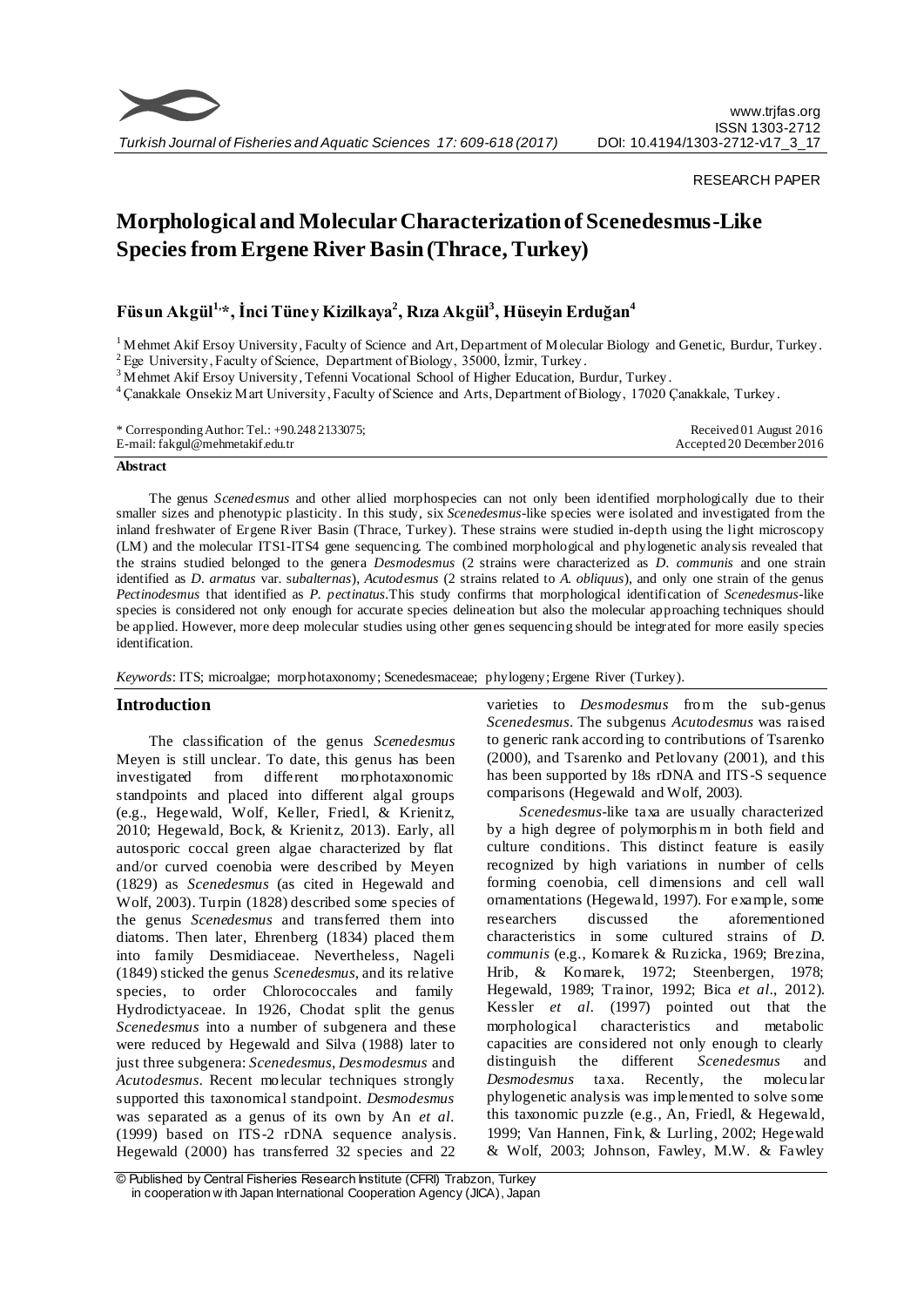2007; Vanormelingen *et al.*, 2007; Fawley, M.W., Fawley, K.P. & Hegewald, 2011; Bica *et al*., 2012). The recent study of Radha, Fathima, Iyappan, and Ramya. (2013) confirmed that the combined molecular and morphological identification of microalgae is a very important approach for species delineation. Moreover, some abiotic (e.g., light intensity, nutrient concentrations, heavy metals and temperature), and biotic factors (e.g., herbivores) significantly trigger the morphological plasticity in *Scenedesmus*, *Desmodesmus* and other related morphospecies (Jonson *et al.*, 2007).

In Turkey, there are a few phylogenetic studies on different microalgal groups but none of them gave more interest to members of family Scenedesmaceae (e.g., Tüney & Sukatar, 2010; Soylu & Gönülol, 2011; Kesici *et al.*, 2013; Kızılkaya-Tüney, Demirel, Kesici, K., Kesici, E., & Sukatar, 2016). Thus, the main aim of the present study was to investigate the molecular and morphological relationships of some *Scenedesmus*-like species isolated from the River Basin of Ergene (Turkey) using the light microscopy (LM) and PCR analysis. Another goal is to increase our knowledge about the taxonomy and autecology of the Turkish freshwater microalgae.

## **Materials and Method**

### **Materials Collection, Identification and Isolation**

Water samples were collected from inland waters in River Basin of Ergene (Thrace, Turkey) in May 2012. Coordinates and physical parameters of sampling localities are shown in Table 1. The algal samples were collected via 25 µm-planktonic net and then kept in clean plastic bottles and stored at 18˚C until transferring to the laboratory using a portable cooler. The algal samples collected were examined morphologically using Olympus CX31 light microscopy. The taxonomic identification was performed following the classification systems adopted by Prescott (1973), Komarek and Fott (1983), and Soeder and Hegewald (1989). The cell shapes and

**Table 1.** Physical parameters of the sampling sites

arrangement, cell length and width, details of the outer cells, and the shape and length of the spines were mainly used as the main diagnostic features in species delineation. A total of 40 measurements were made for each of this taxonomically important morphometric features. The scenedesmoid specimens were isolated using the agar plate method (Bold, 1942). Axenic algal cultures were grown in Bold Basal Medium (Stein, 1973) under 16: 8 L/D illumination photocycle with time cycled socket and provided by cold white fluorescent lamps with about 150 μmol photons m<sup>-2</sup> s<sup>-1</sup>, and at a temperature of 25  $\pm$ 2°C. The algal photomicrographs were taken by Olympus CH 51 digital camera. The scenedesmoid cultures were daily followed and identified morphologically and then harvested for DNA identification when reached to the appropriate cell density at the exponential growth phase.

### **Molecular Analysis**

## **DNA Isolation and PCR Analysis**

Total genomic DNA from the cultured samples were isolated by the Gene JET Plant Genomic DNA Purification Mini Kit (Thermo Scientific, USA) according to the manufacturer's instructions and then stored at -20ºC until further analysis. 25 µl PCR mix contained 1U Dream Taq DNA polymerase (Thermo Scientific, USA),  $10 \times$  reaction buffer (Thermo Scientific, USA), 0.2 mM dNTP mix (Thermo Scientific, USA), 0.25 μM forward and reverse primers (Alpha DNA and IONTEK), 50 ng DNA and ultrapure water (HyClone). PCR analysis was performed by T100<sup>TM</sup> Thermal Cycler (Bio- Rad, USA).

ITS1 (5'-TCC GTA GGT GAA CCT GCG G -3') and ITS4 (5'-TCC TCC GCT TAT TGA TAT GC -3') primers (White *et al.* 1990) were used to amplify ITS (Internal Transcript Spaces) region of the identified species.

PCR conditions for ITS1-ITS4 primer pair was started with initial denaturation at 95°C for 30 sec.

| Algal Taxa                                                 | Sampling<br><b>Sites</b> | Coordinates                                     | Temp.<br>$(^\circ C)$ | pH   | Conduct.<br>$(\mu S \text{ cm}^{-1})$ | Dissolved $O2$<br>$(mg L^{-1})$ |
|------------------------------------------------------------|--------------------------|-------------------------------------------------|-----------------------|------|---------------------------------------|---------------------------------|
| Scenedesmus acutus<br>$Meyen$ (sample 1)                   | Sazlidere                | $41^{\circ}$ 13' 22.541" N<br>26° 41' 12.122" E | 13.20                 | 7.80 | 195.3                                 | 8.90                            |
| Scenedesmus antennatus<br>Brebisson (sample 2)             | Kasıkçı<br>Village pool  | 40° 59' 46.499" N<br>27° 11' 21.466" E          | 16.30                 | 7.25 | 2038                                  | 5.21                            |
| Scenedesmus quadricauda<br>Chodat (sample 3)               | Bahçedere                | $41^{\circ}$ 22' 5.830" N<br>27° 44' 45.193" E  | 20.70                 | 7.47 | 760                                   | 0.98                            |
| Scenedesmus opoliensis<br>P.G. Richter (sample 4)          | Kaşıkçı Lake             | $41^{\circ}$ 1' 17.435" N<br>27° 13' 25.988" E  | 16.30                 | 7.25 | 2038                                  | 5.21                            |
| Scenedesmus acuminatus<br>(Lagerheim) Chodat<br>(sample 5) | Kaşıkçı Lake             | $41^{\circ}$ 1' 17.435" N<br>27° 13' 25.988" E  | 16.30                 | 7.25 | 2038                                  | 5.21                            |
| Scenedesmus armatus<br>Chodat (sample 6)                   | Hacıfaklı<br>stream      | $41^{\circ}$ 42' 35.078" N<br>27° 28′ 43.904″ E | 15.30                 | 7.30 | 538                                   | 8.99                            |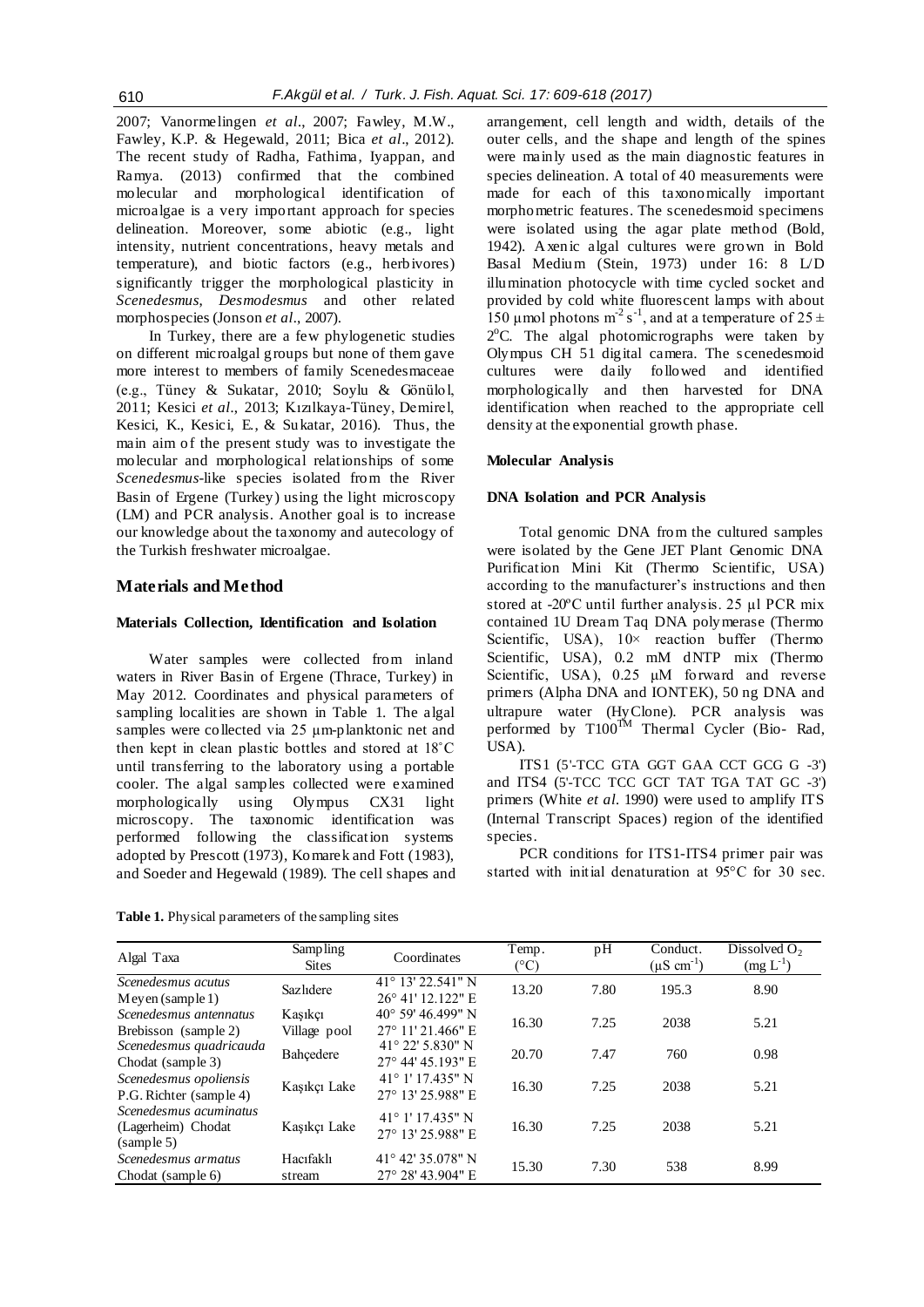and then it was followed by 35 cycles of denaturation at 95°C for 5 sec., annealing at 55°C for 5 sec., extension at 72°C for 10 sec. and a final extension at 72°C for 1 min.

The PCR products were analyzed by 1% agarose gel electrophoresis in  $1 \times$  Tris-Boric acid-EDTA (TBE) buffer at 5  $Vcm^{-1}$ , stained with Safe View (ABM) and visualized under UV illumination.

## **Sequence Analysis and Phylogenetic Analysis**

Sequence analyses of PCR amplicons were performed at RefGen Biotechnology Research Laboratories (Ankara, Turkey) using the eukaryotic primers (ITS1-ITS4). The sequences obtained were compared to those deposited in the GenBank using the BLAST algorithm (Altschul, Madden, & Schaffer, 1997). ITS gene region sequences were aligned using the ClustalW algorithm. Aligned data set was used for creating phylogenetic trees in MEGA 7 software (Tamura, Peterson, D. & Peterson, N. 2011), Unweighted Pair Group Method with Arithmetic Mean (ML) (Michener & Sokal, 1957) and Neighbor Joining (NJ) (Tamura, Nei, & Kumar, 2004) algorithms were used to infer phylogenetic relationships.

## **Results**

#### **Morphological Identification**

The morphological identifications of samples were done by Komarek and Fott, (1983). Length and width of forty replicates were measured and the results are in Table 2. The *Scenedesmus*-like isolates included in this study (Table 2; Figure 1) were morphologically identified as the following: *Scenedesmus acutus* Meyen (sample 1), *S. antennatus*  Brebisson (sample 2), *S. quadricauda* Chodat (sample 3), *S. opoliensis* P.G. Richter (sample 4), *S. acuminatus* (Lagerheim) Chodat (sample 5), *S. armatus* Chodat (sample 6).

## **DNA Isolation and PCR Analysis**

The presence of only one DNA band on the agarose gel indicated that there were no other contaminants in the sample. The quantity of isolated DNAs was measured by Nanodrop (Thermo Scientific, USA). The DNA samples were diluted with ultra-pure water (HyClone) to obtain 50 ng DNA for PCR analysis. We obtained approximately 700 base pair amplicons with ITS1-ITS2 primer pairs.

#### **Sequence Analysis and Phylogenetic Analysis**

Sequenced ITS gene regions of our samples compared with others in Genebank using BLAST algorithm. As seen in Table 3 First sample which was morphologically identified as *S. acutus* appeared as *A.*  *obliquus*, while the second sample *S. antennatus* apeeared as *A. obliquus*, the third sample *S. quadricauda* appeared as *D. communis*, forth sample *S. opoliensis* appeared as *D. communis*, fifth sample *S. acuminatus* appeared as *P. pectinatus* and finally sith sample *S. armatus* appeared as *D. armatus* var. *subalternas* in GeneBank data. The sequenced *Scenedesmus*-like strains were deposited in the GenBank (Table 3 and 4). After BLAST analysis we aligned our sequences within themselves and our sequences with the ones from GeneBank using ClustalW algorithm. Afterwards aligments used for phylogenetic tree construction in Mega 7 programme. Substitutions model was Tamura-Nei model and Bootstrap value was 1000.

ML and NJ phylogenetic trees gave identical results for our isolates since only the NJ tree is demonstrated (Figure 2) and for our isolates and GenBank data together (Figure 3 and Figure 4).

The tree that constructed with only our samples has two clades (Figure 2). First clade has two sister clades *A. obliquus* clade consist of two *A. obliquus* samples and *P. pectinatus* clade.

The other clade again has two sister clades; *D. communis* clade formed by two samples and *D. armatus* var. *subalternas*.

In NJ and ML trees constructed with the sequences from GeneBank data gave similar results. In these trees our *D. armatus* var. *subalternas* sample created a clade with other *D. armatus* var. *subalternas* species from GeneBank. Our *D. communis* samples also appeared in the same clade with other *D. communis* sequences. Similarly, our *A. obliquus* sequences appeared in the same clade with other *A. obliquus* sequences obtained from GeneBank. Our *P. pectinatus* isolate formed a clade with other *P. pectinatus* sequences.

## **Discussion**

The genus *Scenedesmus* is characterized by the following morphological features: flat or slightly curved coenobia which are composed of 2-32 cells that are linearly or laterally-arranged in 1 or 2 rows and usually surrounded by mucilage; cells elongate or cylindrical, ovoid, ellipsoid to ovoid, with apices usually rounded;walls smooth, granular or toothed; cell apices usually rounded. The chloroplast is parietal and usually with a single pyrenoid. Asexual reproduction usually occurs with autospores which are released by fracture of lateral cell walls (Komarek and Fott, 1983; Skaloud, 2008; Sakthivel, 2016).

The genus *Acutodesmus* is, to a lesser extent, sharing some morphological characteristics with the genus *Scenedesmus* but there are still some remarkably distinct differentiations such as acute cell poles and polar thickenings of the cell walls (Komarek & Fott, 1983; Hegewald & Hanagata, 2000). Neither *Scenedesmus* nor *Acutodesmus* (sensu Tsarenko) is monophyletic in the light of molecular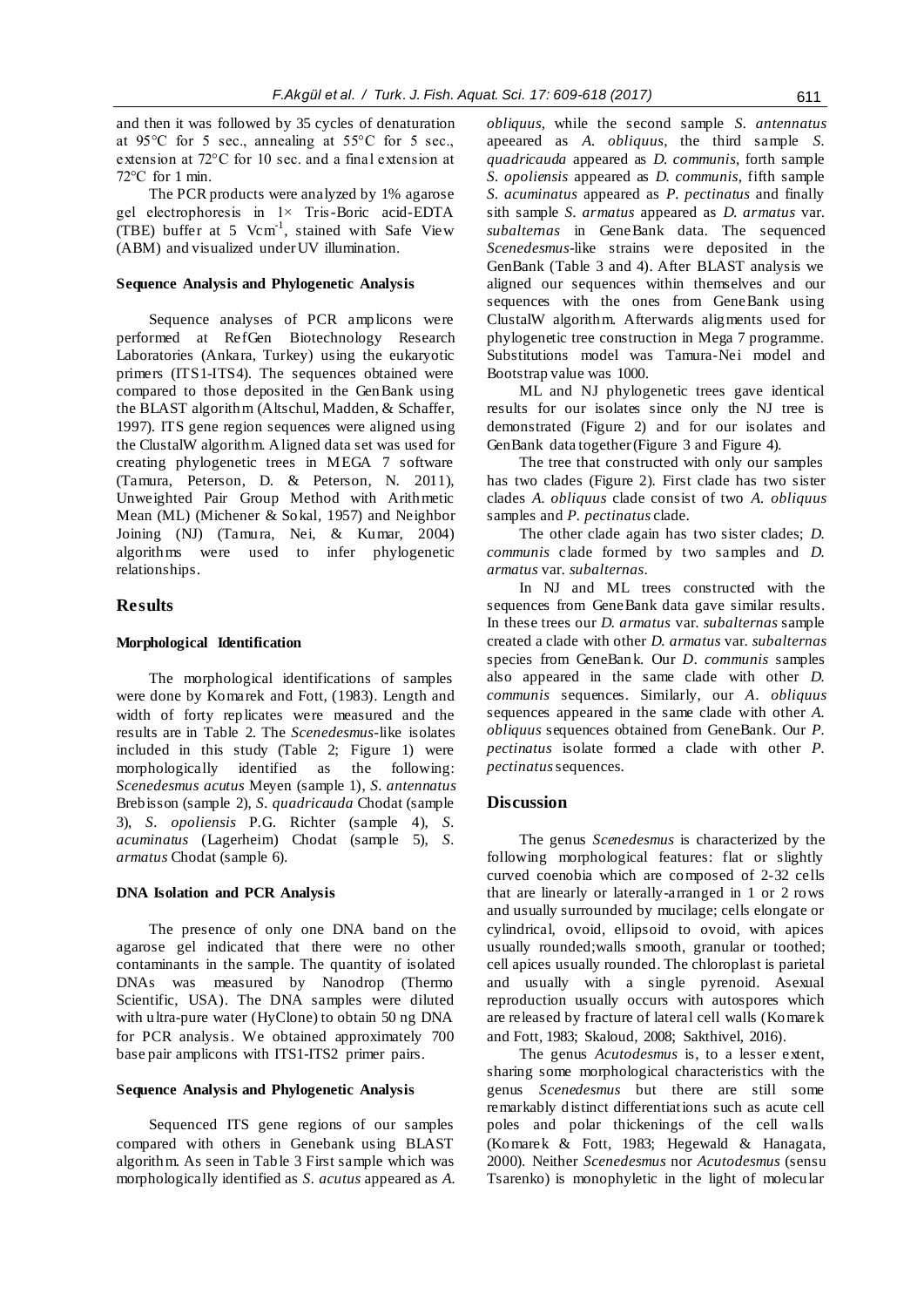**Table 2.** Synonyms, current names and morphometric diagnostic features of specimens studied based on the morphological identification.

| Morphological<br>identification<br>(Komarek & Fott 1983) (Guiry & Guiry 2015) | Synonyms                                                                                                                                                                                                                                                                                  | Taxonomically-<br>accepted current<br>names (Guiry $\&$<br>Guiry 2015) | $Length \times Width$<br>$(\mu m)$ (Komarek &<br>Fott 1983) | Length×Width<br>$(\mu m)$ (in this study) | Average ±Standard<br>Deviation<br>(length-width) |
|-------------------------------------------------------------------------------|-------------------------------------------------------------------------------------------------------------------------------------------------------------------------------------------------------------------------------------------------------------------------------------------|------------------------------------------------------------------------|-------------------------------------------------------------|-------------------------------------------|--------------------------------------------------|
| Scenedesmus acutus<br>Meyen (sample 1)                                        | Scenedesmus<br>dimorphus f.<br>granulatus Isabella<br>& R.J.Patel 1989<br>Arthrodesmus<br><i>acutus</i> Ehrenberg ex <i>obliquus</i> (Turpin)<br>Ralfs Scenedesmus<br>crassus Chodat 1926<br><b>Scenedesmus</b><br>scenedesmoides                                                         | Scenedesmus<br>Kützing                                                 | $(5-)$ 7-25 $(-27) \times 2$<br>$7.5(-14)$                  | $10\times4$                               | $10.4 \pm 2.1$<br>$3.8 \pm 1.4$                  |
| Scenedesmus antennatus<br>Brebisson (sample 2)                                | Chodat 1926                                                                                                                                                                                                                                                                               | <b>Scenedesmus</b><br>$dimorphism$ (Turpin)<br>Kützing                 | $9 - 28 \times 1.5 - 5$                                     | $15\times4$                               | $14.6 \pm 1.9$<br>$4.1 \pm 1.5$                  |
| Scenedesmus quadricauda Desmodesmus<br>Chodat (sample 3)                      | quadricaudatus<br>(Turpin) Achnanthes<br>quadricauda Turpin <sup>quadricauda</sup> Chodat<br>1828                                                                                                                                                                                         | Scenedesmus                                                            | $(5.5)10-36\times(2.1)3-8$<br>$(-12)$                       | $11\times5$                               | $10.6 \pm 1.8$<br>$4.6 \pm 1.6$                  |
| Scenedesmus opoliensis<br>P.G. Richter (sample 4)                             | Scenedesmus<br>carinatus f.<br>brevicaudatus<br>Uherkovich<br>Scenedesmus<br><i>opoliensis</i> var.<br>setosus Dedusenko                                                                                                                                                                  | Desmodesmus<br>opoliensis<br>(P.G.Richter)<br>E.Hegewald               | $8-36.5\times2-9$                                           | $20\times7$                               | $20.4 + 4.2$<br>$7.1 \pm 2.1$                    |
| Scenedesmus acuminatus<br>(Lagerheim) Chodat<br>(sample 5)                    | Selenastrum<br>acuminatum<br>Lagerheim<br>Scenedesmus<br><i>obliquus</i> var.<br>acuminatus<br>(Lagerheim) Chodat<br>Scenedesmus<br>falcatus Chodat<br>1894<br>Scenedesmus<br>acuminatus var.<br>minor G.M.Smith<br>1916<br>Scenedesmus<br>acuminatus var.<br>elongatus<br>G.M.Smith 1926 | Acutodesmus<br>acuminatus<br>(Lagerheim)<br>P.M.Tsarenko               | $9.6 - 48$ $(-50) \times 1.5 - 9$                           | $22\times5$                               | 22.4±4.6<br>$5.3 \pm 1.6$                        |
| Scenedesmus armatus<br>Chodat<br>(sample 6)                                   |                                                                                                                                                                                                                                                                                           | <b>Scenedesmus</b><br>armatus (Chodat)<br>Chodat                       | $5 - 13 \times 2.3 - 6$                                     | $11\times6$                               | $10.8 \pm 1.7$<br>$6.2 \pm 1.9$                  |

data (Hegewald & Wolf, 2003). Therefore, interpretation of the morphological evolution of family Scenedesmaceae is still need a lot of work due to the high degree of plasticity or convergence among its algal taxa (Elias *et al.*, 2010).

This study revealed that *Scenedesmus*-like species identification is considered to be very difficult depending only upon the light microscopy observations. It is well-known that scenedesmoid species can be transformed into unicellular and s mall 2- or 3- celled coenobian forms under different culture conditions (Soeder and Hegewald, 1989).

Therefore, the recent molecular techniques should be applied to preciously identify the *Scenedesmus*-like taxa.

In this work, each strain studied has its main characteristic features. *Scenedesmus acutus* specimens (sample 1; Figure 1a) has elongated fusiform cells, concave middle and convex ends of outer cells, smooth cell wall. *S. antennatus* (sample 2; Fig. 1b) can be easily confused with *S. acutus* (Figure 1). To differentiate these species, colorless mucilage knobs at poles of cells have to be examined (Komarek & Fott, 1983).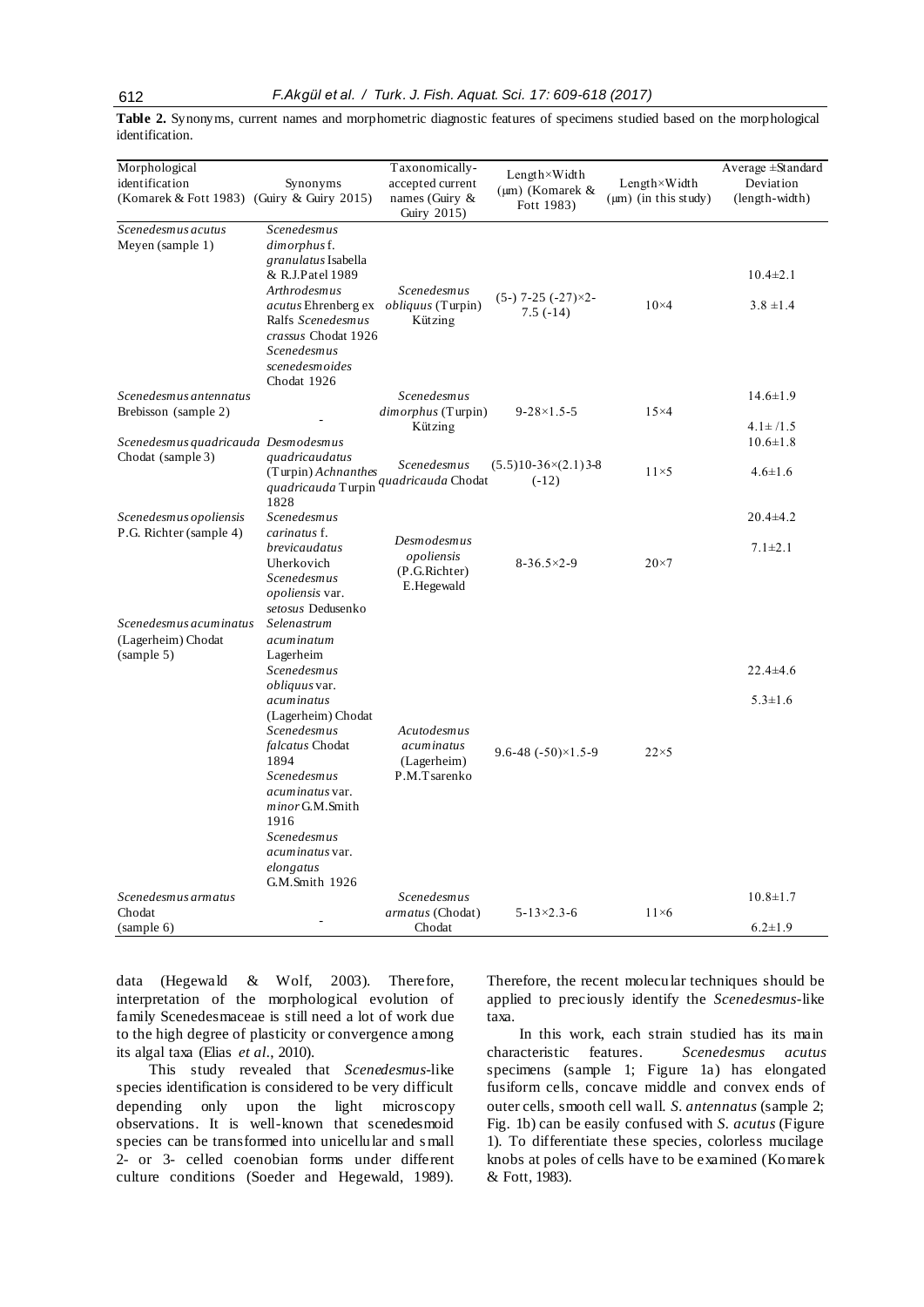

**Figure 1.** LM photomicrographs of *Scenedesmus*-like species investigated in this study. a: *Acutodesmus obliquus* (= sample 1), b: *A. obliquus* (= sample 2), c: *Desmodesmus communis* (= sample 3), d: *D. communis* (= sample 4), e: *Pectinodesmus pectinatus* (= sample 5), f: *Desmodesmus armatus* var. *subalternas* (= sample 6)**.** Scale bars = 20 µm.

**Table 3.** Morphological and molecular identifications of the *Scenedesmus*-like species studied and their accession numbers in the GenBank NCBI

| <b>Samples</b> | Morphologic Identification                   | Molecular Identification                | <b>GenBank Accession Numbers</b> |
|----------------|----------------------------------------------|-----------------------------------------|----------------------------------|
|                | Scenedesmus acutus Meyen                     | Acutodesmus obliquus                    | KF470790                         |
| 2              | Scenedesmus antennatus Brebisson             | Acutodesmus obliquus                    | KF470791                         |
| 3              | Scenedesmus quadricauda Chodat               | Desmodesmus communis                    | KF470792                         |
| $\overline{4}$ | Scenedesmus opoliensis P. G. Richter         | Desmodesmus communis                    | KF470793                         |
|                | Scenedesmus acuminatus (Lagerheim)<br>Chodat | Pectinodesmus pectinatus                | KF470794                         |
| 6              | Scenedesmus armatus Chodat                   | Desmodesmus armatus<br>var. subalternas | KF470795                         |



**Figure 2.** Neighbour Joining (NJ) tree of *Scenedesmus*-like isolates included in this study based on the partial sequences of the ITS regions constructed by Tamura-Nei method with 1000 bootstrap value.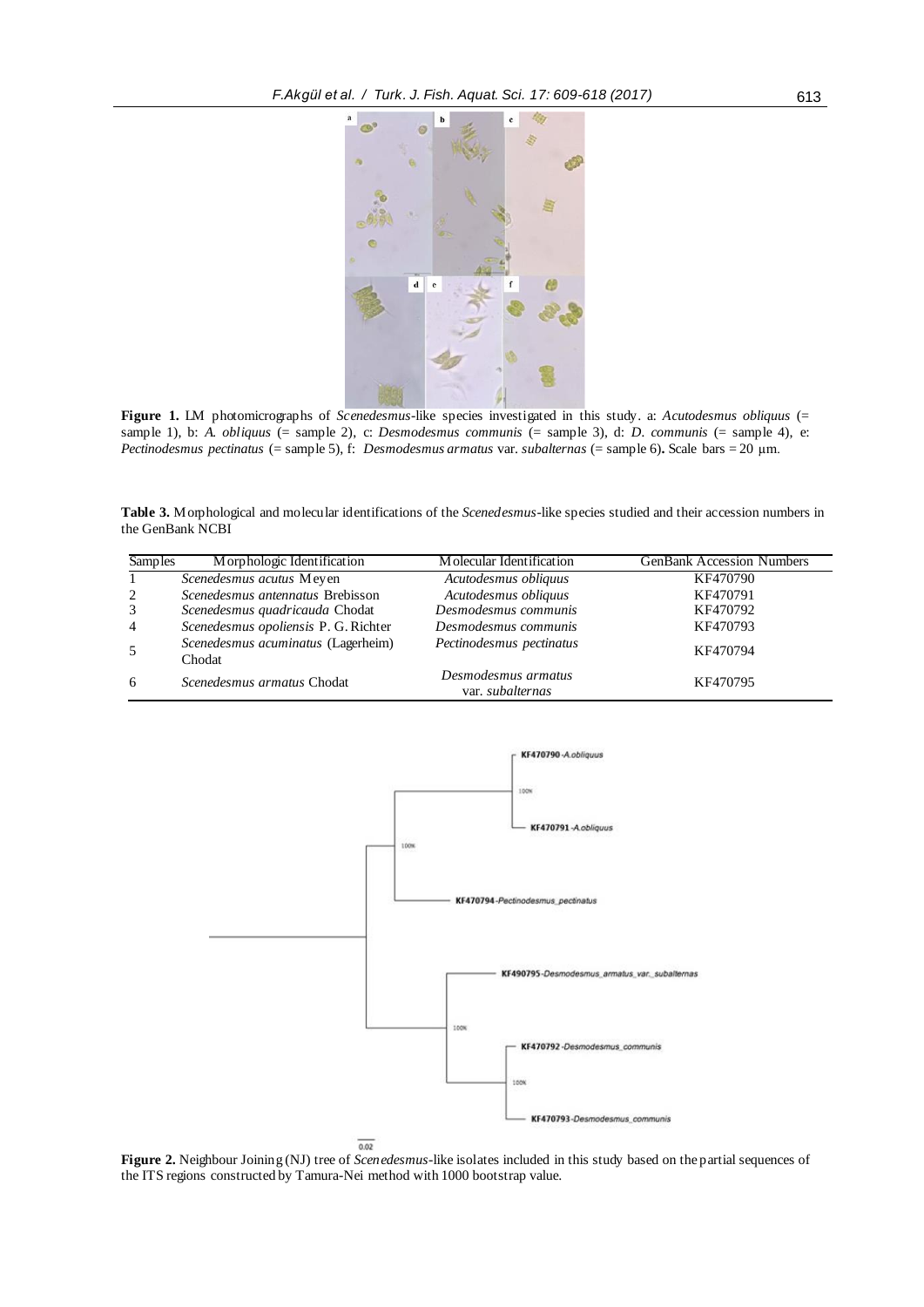

 $0.03$ 

**Figure 3.** Neighbour Joining (NJ) phylogenetic tree between *Scenedesmus*-like species included in this study and the other related taxa in GenBank database with 1000 bootstrap values (KF536801 is outgroup). Our isolates were indicated with asterix (\*).

According to Prescott (1973), *S. quadricauda* (sample 3; Fig. 1c) is characterized by its oblongcylindrical cells usually in one series; outer cells with long curved spines at each pole and the inner cells without spines. These distinctive features are in good agreement with our specimens. The morphological similarities between *S. opoliensis* (sample 4; Fig. 1d) and *S. quadricauda* (sample 3; Fig. 1c) might lead to a misidentification. However, they could be separated based on the distinctive poles of outer cells. For more details, outer cells of *S. opoliensis* are fusiformnaviculoid (Prescott, 1973) and the coenobium is

curved at the top view (Komarek & Fott, 1983). All of these features are compatible with our strain identified.

*S. acuminatus* (sample 5; Fig. 1e) can be easily distinguished by the presence of lunate cells with sharp apices in a single row (Prescott, 1973).

According to Komarek and Fott (1983), *S. armatus* (sample 6; Fig. 1f) is defined by cylindricoval cells and spines are up to 2 µm. These characteristics helped us to discriminate *S. armatus*  from the other species, *S. quadricauda* (sample 3).

The ITS molecular analysis revealed that *S.*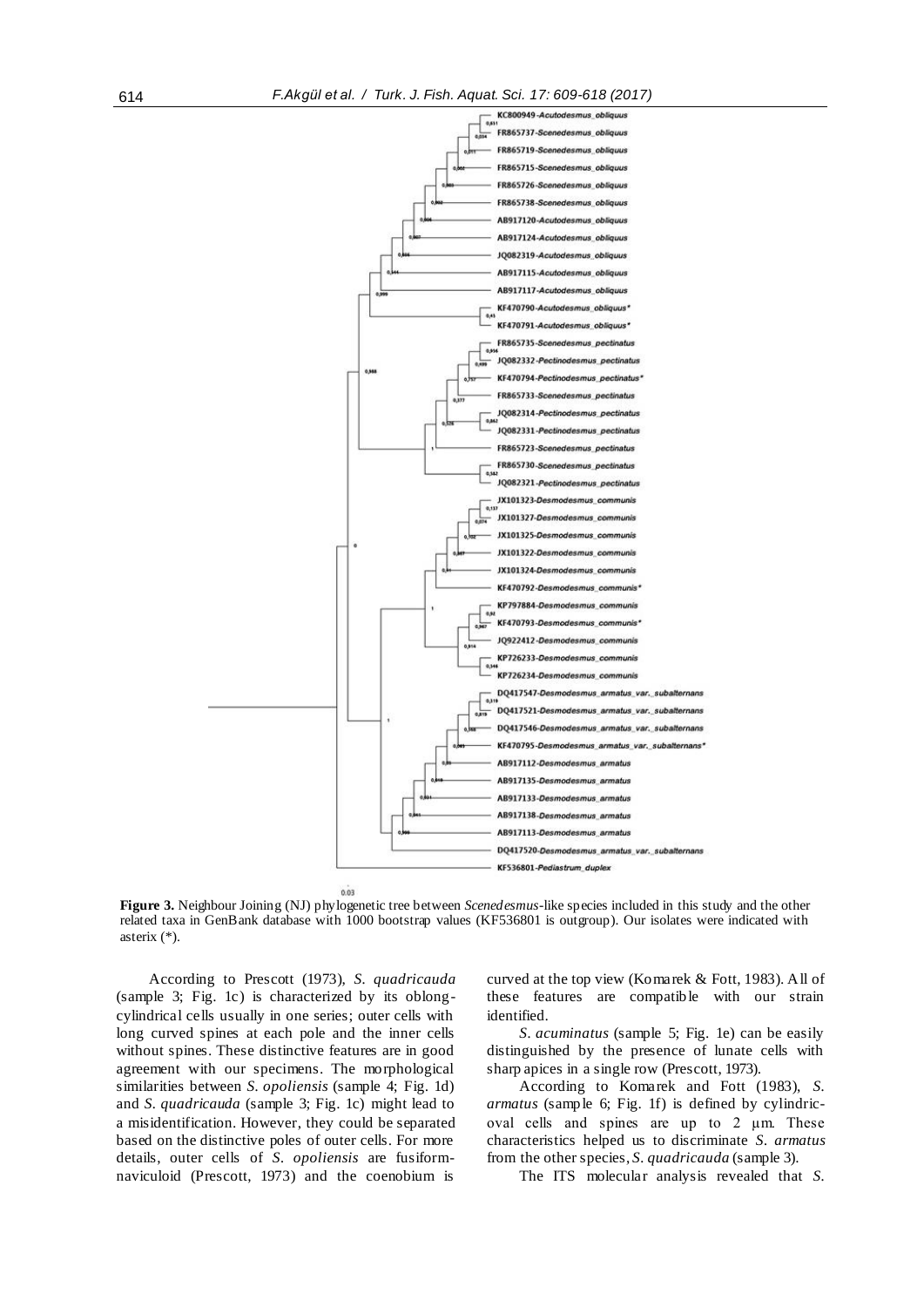

**Figure 4.** Maximum Likelihood (ML) phylogenetic tree between *Scenedesmus*-like species included in this study and the other related taxa in GenBank database with 1000 bootstrap values (KF536801 is outgroup). Our isolates were indicated with asterix (\*).

*acutus* (sample 1 that is morphologically identified) and *S. antennatus* (sample 2) were clustered well with other *Acutodesmus obliquus* species in the GenBank with a 99% similarity value (Table 4); *Scenedesmus*like specimens ofsample 3 (*S. quadricauda*) and sample 4 (*S. opoliensis*) were related to other *Desmodesmus communis* taxa.*S. acuminatus* (sample 5) was phylogenetically clustered with *Pectinodesmus pectinatus* with a high similarity value ranged between 98-99%. Sample 6 (*S. armatus*) was also characterized as *Desmodesmus armatus* var. *subalternas*(for more details check Tables 3 and 4).

The NJ clustering analysis based on the sequenced ITS regions (Figure 2) pointed out that samples 1 and 2 (with GenBank accession numbers

KF470790 and KF470791, respectively) were phylogenetically identical and are belonging to the same species *Acutodesmus obliquus*. The same point for samples 3 and 4 (accession numbers: KF470792 and KF470793, respectively) where they separated in a distinctive clade as *Desmodesmus communis*. Sample 6 (*D. armatus* var. *subalternas*) was placed in the same clade containing other identified *Desmodesmus* species but with a relatively low phylogenetically support (with bootstrap value 56). Sample 5 (KF470794) was specific in its position as a distinctive species identified as *Pectinodesmus pectinatus*.

Comparison of scenedesmoid algal taxa in this study with other allied sequenced taxa deposited in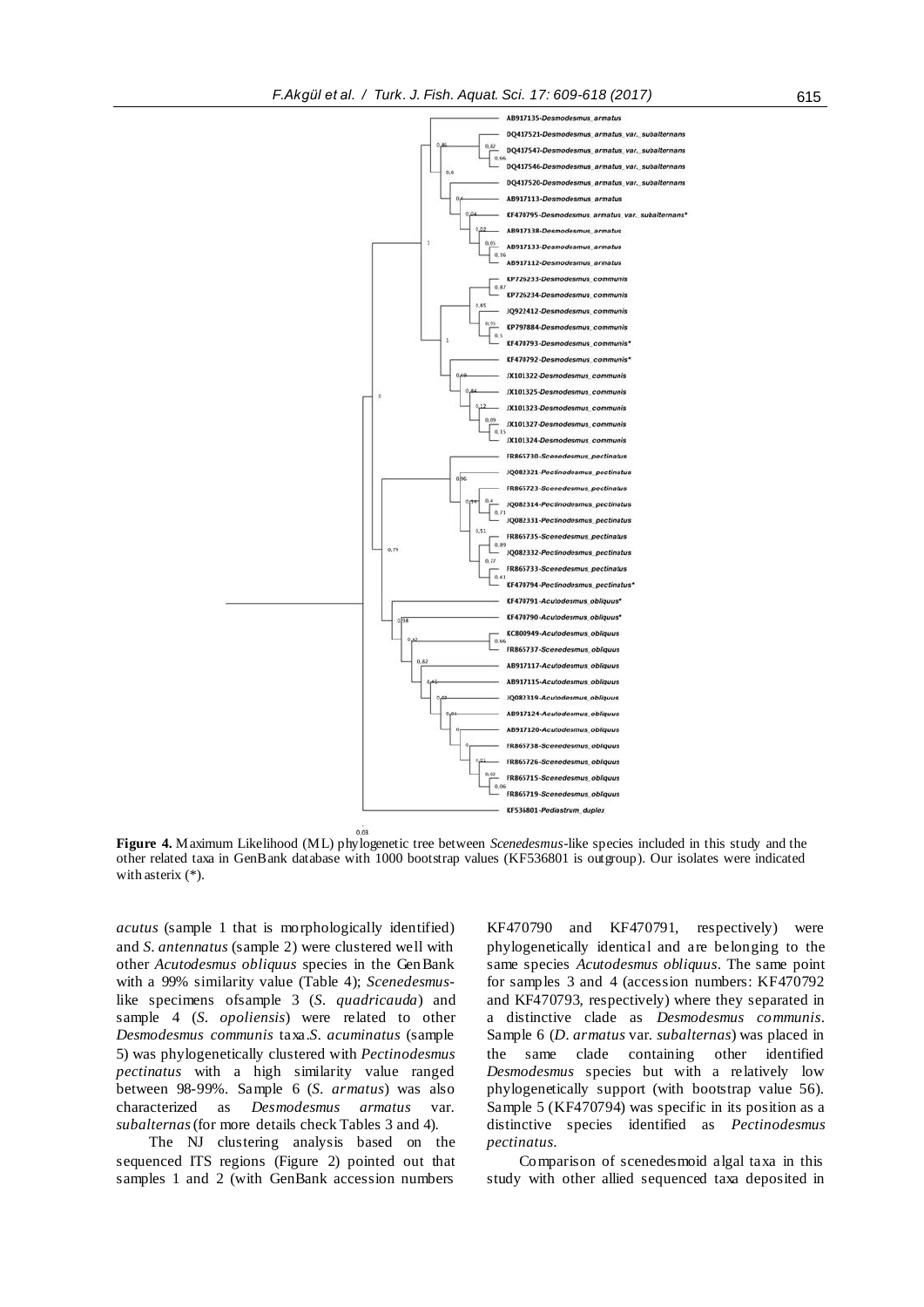the GenBank showed that samples 1 and 2 (with accession numbers KF470790 and KF470791, respectively) could be identified as *Acutodesmus obliquus* from the morphological and phylogenetic standpoints, where they are clustered well with other taxa from the GenBank (Figure 3 and 4). As expected, samples 3 and 4 (KF470792 and KF470793) also located in the same clade with other *D. communis* species from GenBank. Sample 5 (KF470794) identified as *D. armatus* var*. subalternas* is in the same clade with the other genotypes. Sample 6 (KF470795) identified as *P. pectinatus* by ITS region analysis,and it was grouped in the same clade with the previously-identified taxa as *S. pectinatus* and *D. pectinatus*. In a good agreement with our results, Hegewald and Wolf (2003) studied different *Scenedesmus* and *Acutodesmus* species and classified them according to their 18S rDNA and ITS-2 regions. They demonstrated that *S. arcuatus*, which is morphologically might be similar to *S. hindakii*, was

distinctive and embedded in a separate clade and has a high bootstrap value with *A. regularis* and *A. pectinatus.* The recent contribution of Hegewald *et al.*  (2013) on some *Scenedesmus*-like species also revealed that the *Acutodesmus* species studied (*A. distendus, A. acuminatus, A. reginae* and *A. nyygaardii*) were branched with the other investigated *Scenedesmus* species (*S. bernardii* and *S. bajacalifornicus*). All of these specimens were previously identified as *Scenedesmus* in Lewis and Flechtner (2004)'s study.

As we have been experienced, it is inaccurate to identify the genus *Scenedesmus* and other allied morphospecies using only the light microscopy. Recent molecular techniques should be applied to solve this taxonomic problem. This study unveiled 6 different scenedesmoid isolates using the detailed combined LM and phylogenetically ITS1-ITS4 molecular regions. For more details, all isolates were firstly identified morphologically as *Scenedesmus* 

**Table 4.** Similarity and e-values as blast results of ITS regions of our isolates and GenBank data

| Accession No |                                      | GenBank Data |         |            |  |
|--------------|--------------------------------------|--------------|---------|------------|--|
|              | Taxa Identified                      | Accession no | e-value | Similarity |  |
| KF470790     | Acutodesmus obliquus                 | AB917115     | 0.0     | 99%        |  |
| KF470791     | (sample 1 and 2)                     | AB917115     | 0.0     | 99%        |  |
|              |                                      | AB917117     | 0.0     | 99%        |  |
|              |                                      | AB917120     | 0.0     | 99%        |  |
|              |                                      | AB917124     | 0.0     | 99%        |  |
|              |                                      | KC800949     | 0.0     | 99%        |  |
|              |                                      | JQ082319     | 0.0     | 99%        |  |
|              |                                      | FR865715     | 0.0     | 99%        |  |
|              |                                      | FR865719     | 0.0     | 99%        |  |
|              |                                      | FR865726     | 0.0     | 99%        |  |
|              |                                      | FR865737     | 0.0     | 99%        |  |
|              |                                      | FR865738     | 0.0     | 99%        |  |
| KF470792 and | Desmodesmus communis                 | JX101322     | 0.0     | 99%        |  |
| KF470793     | (samples 3 and 4)                    | JX101323     | 0.0     | 98%        |  |
|              |                                      | JX101324     | 0.0     | 98%        |  |
|              |                                      | JX101325     | 0.0     | 98%        |  |
|              |                                      | JX101327     | 0.0     | 98%        |  |
|              |                                      | KP726233     | 0.0     | 98%        |  |
|              |                                      | KP726234     | 0.0     | 98%        |  |
|              |                                      | KP797884     | 0.0     | 98%        |  |
|              |                                      | JQ922412     | $0.0\,$ | 98%        |  |
| KF470794     | Pectinodesmus pectinatus             | FR865723     | 0.0     | 98%        |  |
|              | (sample 5)                           | FR865730     | 0.0     | 98%        |  |
|              |                                      | FR865733     | 0.0     | 99%        |  |
|              |                                      | FR865735     | 0.0     | 99%        |  |
|              |                                      | JQ082314     | 0.0     | 98%        |  |
|              |                                      | JQ082321     | 0.0     | 98%        |  |
|              |                                      | JQ082331     | 0.0     | 98%        |  |
|              |                                      | JQ082332     | 0.0     | 99%        |  |
| KF470795     | Desmodesmus armatus var. subalternas | AB917112     | 0.0     | 99%        |  |
|              | (sample 6)                           | AB917113     | 0.0     | 99%        |  |
|              |                                      | AB917133     | 0.0     | 99%        |  |
|              |                                      | AB917138     | 0.0     | 99%        |  |
|              |                                      | FR865727     | 0.0     | 99%        |  |
|              |                                      | DQ417520     | 0.0     | 99%        |  |
|              |                                      | DQ417521     | 0.0     | 99%        |  |
|              |                                      | DQ417546     | 0.0     | 99%        |  |
|              |                                      | DQ417547     | 0.0     | 99%        |  |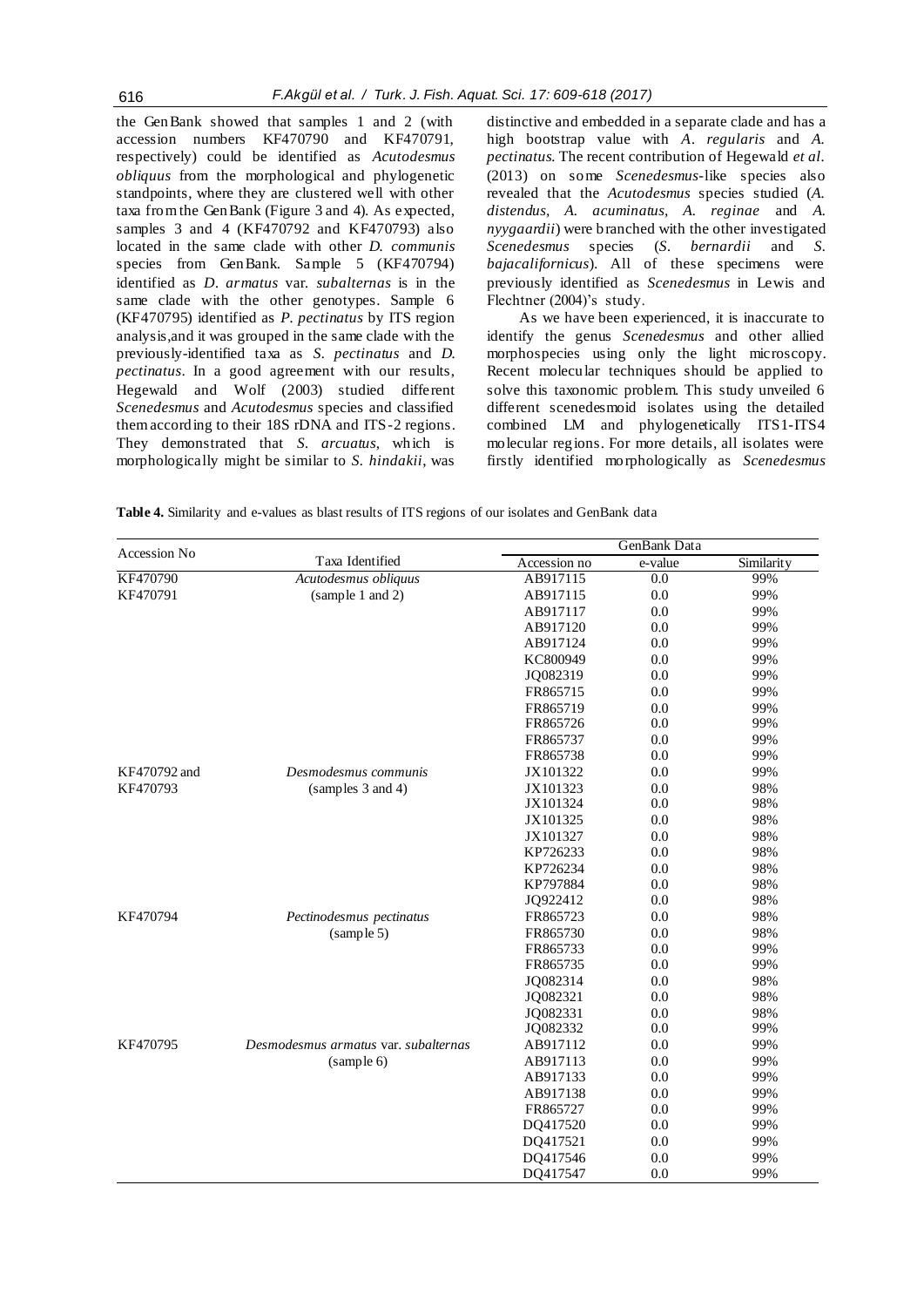spp*.* usin*g* the light microscopy but later their identifications were confirmed on the basis of molecular techniques: samples (1 and 2) were belonged to the genus *Acutodesmus*; samples (3, 4, and 6) were related to the genus *Desmodesmus*, and sample (5) was sticked to the genus *Pectinodesmus*.

This kind of investigation on some Turkish *Scenedesmus*-like species bring out a question as asked before in Hegewald *et al.* (2013): To which extent is the genetic variation possible in *Scenedesmus*-complex species? This algal group usually reproduce vegetatively and not allow a genetic diversity at high levels. Zoospores, tools which allow genetic diversity, were rarely observed within this algal group (Trainor, 1963; 1996). However, Corradi *et al.* (1995) indicated to the zoospores formation under stress conditions and all of these observations answered well this question even if just a little bit. In other words, this means the formation of zoospores and genetic crossing-over might be not rare in the *Scenedesmus*-complex species. To provide this insight, more deep studies should be carried out on this algal group.

In conclusion, there is still an urgent need for further deep morphotaxonomically and phylogenetically combined and detailed studies on members of family Scenedesmaceae to increase the number of available sequences of different genetic markers for different species. By this way, largescaled databases will give a reasonable support to identify easily and preciously different scenedesmoid taxa inhabiting different ecosystems

## **Acknowledgement**

This research was supported by TUBITAK project number 211T181.

#### **References**

- An, S.S., Friedl, T. & Hegewald, E. (1999). Phylogenetic relationships of *Scenedesmus* and *Scenedesmus*-like coccoid green algae as inferred from ITS-2 rDNA sequence comparisons. *Plant Biology*, 1(4), 418–428. doi: 10.1111/j.1438-8677.1999.tb00724.x
- Altschul, S.F., Madden, T.L., & Schaffer, A.A. (1997). Gapped blast and psi-blast: a new generation of protein database search programs. *Nucleic Acids Research*, 25, 3389–3402. doi:10.1093/nar/25.17.3389
- Bica, A., Barbu-Tudoran, L., Druga, B., Coman, C., Nicoara, A., Szöke Nagy, T. & Dragoş, N. (2012). *Desmodesmus communis* (Chlorophyta) from Romanian Freshwaters: coenobial morphology and molecular taxonomy based on the ITS2 of new isolates. *Annals of The Romanian Society For Cell Biology*, 1, 16–28.
- Bold, H.C. (1942). The Cultivation of Algae. *The Botanical Review III*, 2, 69-138. https://doi.org/10.1007/ bf02879474
- Brezina, V., Hrib, J. & Komarek, J. (1972). Morphological changes in the cells of *Scenedesmus quadricauda* during ontogeny. *Archiv für Hydrobiologie*, 41, 57– 71.
- Chodat, R. (1926). *Scenedesmus*. Étude de génétique de systématique expérimentaleetd hydrobiologie. Schweizerische Zeitschriftfür. *Hydrologie*, 3, 71–258.
- Corradi, M.G., Gorbi, G., Ricci, A., Torelli, A. & Bassi, M. (1995). Chromium–induced sexual reproduction gives rise to a Cr–tolerant progeny in *Scenedesmus acutus*. *Ecotoxicology and Environmental Safety* 32, 12–18. https://doi.org/10.1006/eesa.1995.1079
- Ehrenberg, C.G. (1834). Dritter Beitragzur Erkenntniss grosser Organisation in der Richtung des kleinsten Raumes. Abhandlungen der Königlichen Akademie der Wissenschaftenzu Berlin, 145–336 pp.
- Elias, M., Nemcova, Y., Skaloud, P., Neustupa, J., Kaufnerova1, V., & Sejnohova, L. (2010). *Hylodesmus singaporensis* gen. et sp. nov., a new autosporic subaerial green alga (Scenedesmaceae, Chlorophyta) from Singapore. *International Journal of Systematic and Evolutionary Microbiology*, 60, 1224-1235. doi 10.1099/ijs.0.012963-0.
- Fawley, M. W., Fawley, K. P., & Hegewald, E. (2011). Taxonomy of *Desmodesmus serratus* (Chlorophyceae, Chlorophyta) and related taxa on the basis of morphological and DNA sequence data. *Phycologia*, 50, 23–56. doi: http://dx.doi.org/10.2216/10-16.1.
- Guiry, M.D. & Guiry, G.M. (2015). AlgaeBase. Retrived fro[m http://www.algaebase.org.](http://www.algaebase.org/)
- Hegewald, E. (1978). Eineneue unterteilung der gattung *Scenedesmus* Meyen. Nova Hedwigia, (30): 343–376. doi: 10.1127/nova.hedwigia/30/1979/343.
- Hegewald, E. & Silva, P. (1988). Annotated catalogue of *Scenedesmus* and nomenclaturally related genera including original descriptions and figures*. Bibliography Phycology*, 80, 1-587.
- Hegewald, E. (1989). The *Scenedesmus* strains of the culture collection of the university of Texas at Austin (UTEX). *Archiv für Hydrobiologie,* 55, 153–189.
- Hegewald, E.H. (1997). Taxonomy and phylogeny of *Scenedesmus*. *The Korean Journal of Phycology*, 12, 235–246.
- Hegewald, E. (2000). New combinations in the genus *Desmodesmus* (Chlorophyceae, Scenedesmaceae). *Algological Studies*, 96, 1–18.
- Hegewald, E., & Hanagata, N. (2000). Phylogenetic studies on Scenedesmaceae (Chlorophyta). *Archiv für Hydrobiologie*, 136, 29–49.
- Hegewald, E., & Wolf, M. (2003). Phylogenetic relationships of *Scenedesmus* and *Acutodesmus* (Chlorophyta, Chlorophyceae) as inferred from 18S rDNA and ITS-2 sequence comparisons. *Plant Systematics and Evolution*, 241, 185–191. doi: 10.1007/s00606-003-0061-7.
- Hegewald, E., Wolf, M., Keller, A., Friedl, T. & Krienitz, L. (2010). ITS2 sequence–structure phylogeny in the Scenedesmaceae with special reference to *Coelastrum*  (Chlorophyta, Chlorophyceae), including the new genera *Comasiella* and *Pectinodesmus*. *Phycologia*, 49: 325–335.
- Hegewald, E., Bock, C. & Krienitz, L. (2013). A phylogenetic study on Scenedesmaceae with the description of a new species of *Pectinodesmus* and the new genera *Verrucodesmus* and *Chodatodesmus* (Chlorophyta, Chlorophyceae). *Fottea*, 13(2), 149- 164. https://doi.org/10.5507/fot.2013.013
- Johnson, J.L., Fawley, M., & Fawley, K.P. (2007). The diversity of *Scenedesmus* and *Desmodesmus* (Chlorophyceae) in Itasca State Park, Minnesota, USA. *Phycologia*, 46, 214-229. doi: http://dx.doi.org/